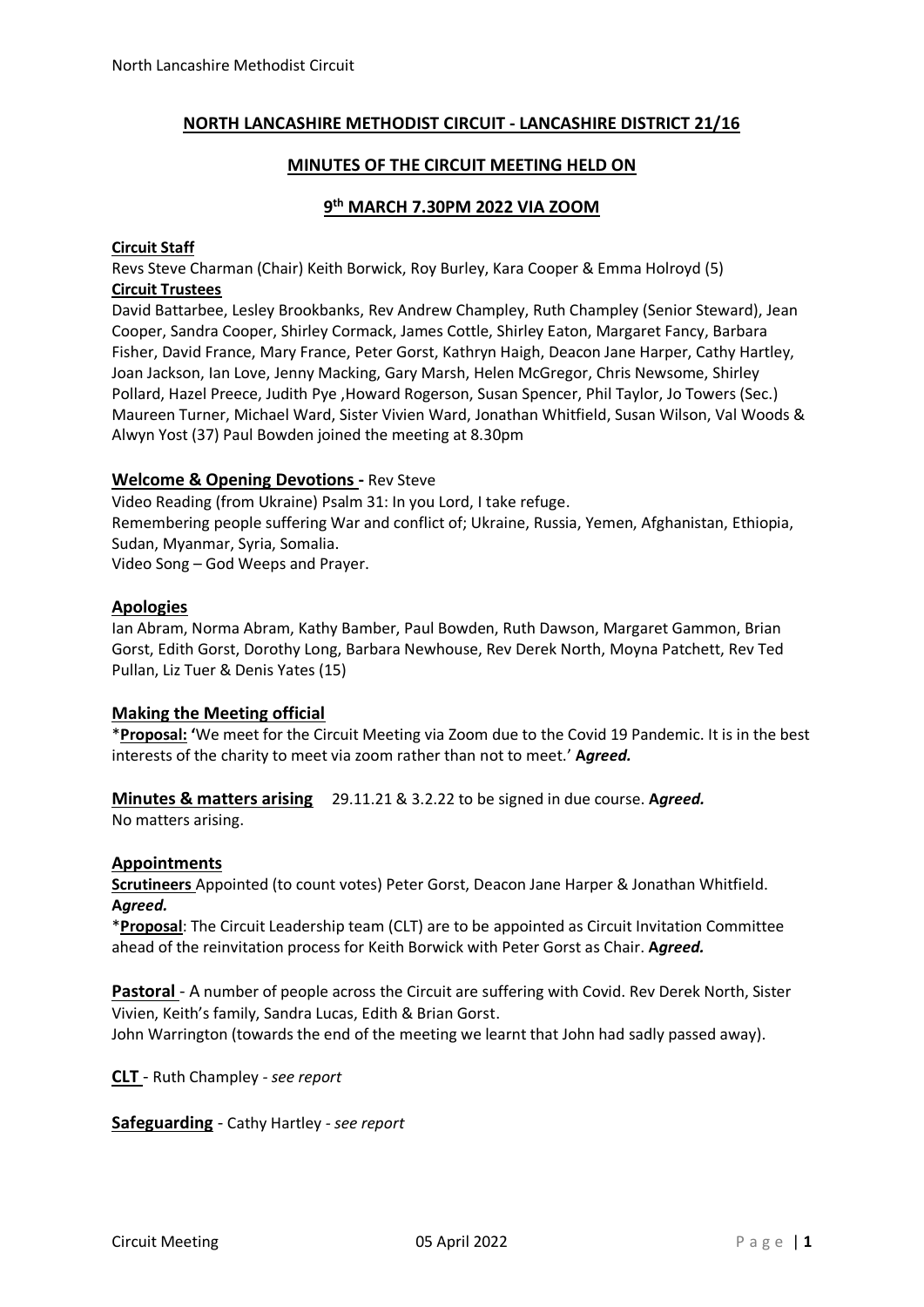Graham Kay (District Safeguarding Officer) will arrange a face-to-face training session for the Advanced Module on Tuesday 17th May @ Brookhouse.

*Cathy will be stepping down from her role in due course and we will be seeking a new Circuit Safeguarding Officer.*

# **Finance & Budget 2022-23** - Sandra Cooper

Budget 2022-23 (See additional paper 1 Budget) (PDF or .doc) \***Proposal:** The budget as given is accepted for 2022-23. **A***greed. REMINDER – Local Church Accounts need to be submitted to Sandra ASAP*

**Local Preachers' & Worship Leaders' Meeting -** Peter Gorst *- see report*

Providing preachers to every church, every week is no longer possible - we do not have enough preachers or Worship Leaders and we are asking too much of those we do have. *Worship Leader Training - Posters for every church have now been distributed.*

**The Circuit Preaching Plan** (see additional paper 2 Model Plan on our website to view) created by Steve, Peter (LP Sec) and Keith as Acting-Super - following conversations at CLT & the WL&LP meeting.

#### *Breakout rooms to share reflections.*

### **Reflections and comments**

- 5<sup>th</sup> June Jubilee weekend- LA for every chapel for the morning service.
- The Circuit *Hybrid* Service on the 5<sup>th</sup> June at 7pm will be held at Brookhouse.

Worship Leaders are only appointed to lead worship to their church congregation and not to the Circuit. However, if a Cluster Church is formed (one church on multiple sites) (with a new name) – Worship Leaders are appointed to that church and can lead worship at any of the buildings that is part of that church.

• To consider whether churches can each receive a Subscription to a Christian Preaching resource like 'Spill the Beans' or 'Roots' to help with their local arrangements.

A Local Arrangement is the responsibility of the Church Stewards – note: they should not ask a preacher, Minister or Supernumerary to undertake a Local Arrangement.

Special Occasions over the Summer e.g., Church Anniversaries – if the Circuit is informed, we will endeavour to allocate a Preacher to these services.

Worship Leaders & Local Preachers will need to be aware of which Sundays are the 'Pressure Points' and try and be available when they can. In June we will require considerably more preachers to fulfil the services and the flexibility for preachers to attend the specific churches that are open on these dates.

#### **Circuit Property** - James Cottle [Jamescottle43@gmail.com](mailto:Jamescottle43@gmail.com) *- see report*

#### **Wesley House Quernmore** - Rev Andrew Champley

A decision to renew the boiler at Wesley House at a cost of **£4903** *agreed.*

Sue Bridges is to act as the agent for the sale of both houses. A pastoral approach to the tenants who are anxious about the future and will need to know the likely timescale for the sale is advised. We may need to consider arranging an independent water supply for both properties and there are some legal complications regarding joint/shared access. A minimum of four months' notice will be given to the tenants.

**Action:** To continue to proceed as Andrew has advised *agreed.*

# **Updates - Quernmore Sale & Wray Sale**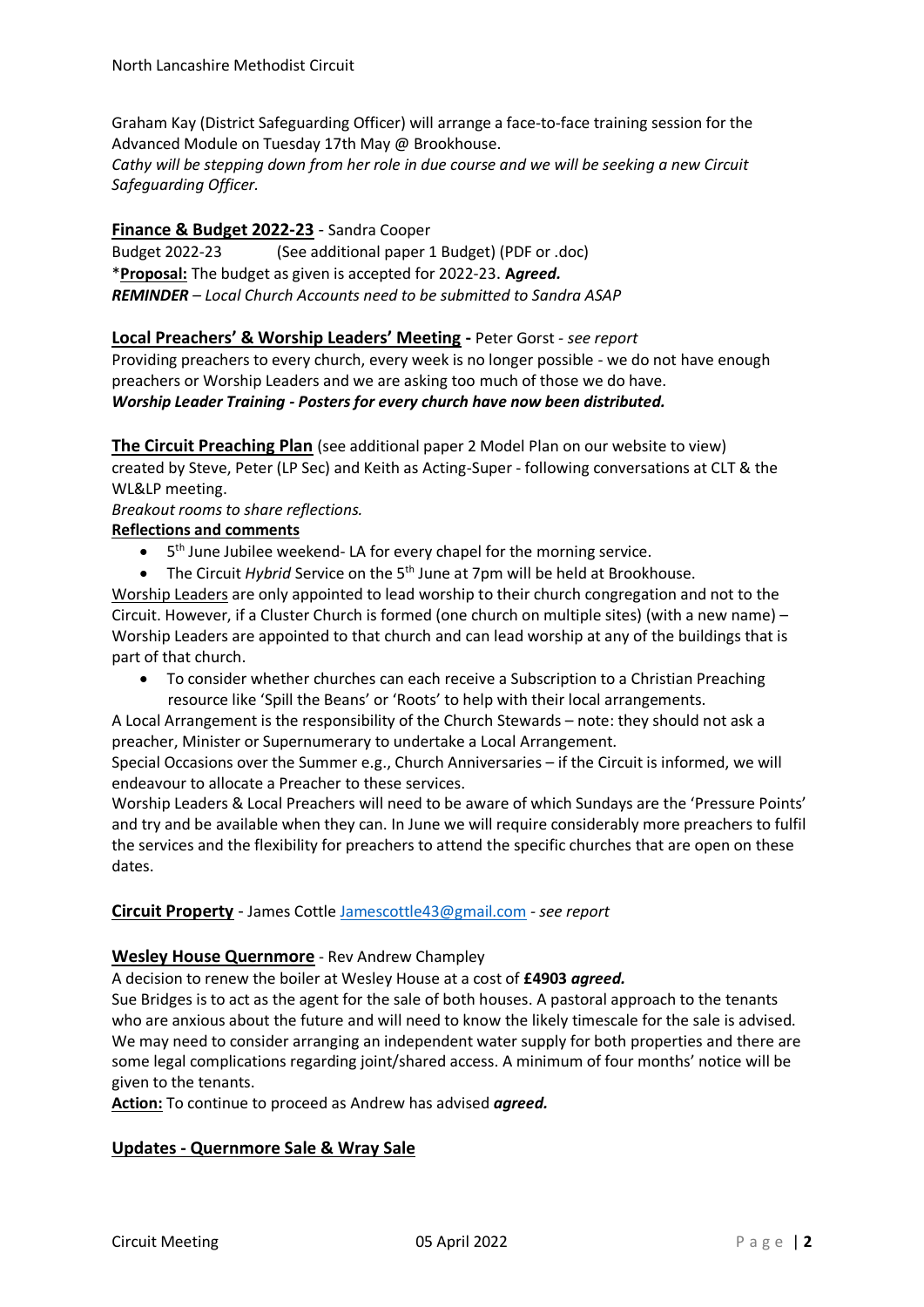- Wray The sale has been agreed by the ex-Methodist group and we are now waiting on solicitors to draw-up the legal documents.
- Quernmore we are waiting on a Septic Tank survey.

**Action**: A renewal of the licence for the ex-Methodist groups to continue using and hiring the chapels from the 1st May 2022 is required. As such an application will need to be made to the Connexion. *agreed.*

# **Replacement Projects –** (see additional paper 3 Replacement Projects)

**\*Proposal:** Wray > Garstang as a Replacement Project (partial funding). *agreed* **\*Proposal:** A decision to look at all the circuit properties we are selling -to see which properties we would invest in using the sale figures of the other properties. *agreed* **Action:** A Circuit Property Plan to be created.

# **Garstang Feasibility Group Update** (see additional paper 4 Garstang Report)

The nursery will be Ofsted approved and we will seek to offer a Christian contribution to be part of this.

**\*Proposal:** We engage an architect to progress the project and oversee the development. *agreed* **\*Proposal:** We dedicate the Garstang Community Hub to be the Circuit Replacement Project from the sale proceeds of Wray- *agreed*

### **Lune Valley Feasibility Group Update**

- Regular Monthly meetings are taking place with the feasibility group.
- A very positive report has been received from a District visit and the Feasibility Group are looking into which of the buildings are to be invested in and exploring where best the mission comes from.
- A substantial donation has been received with a specific request that it is used towards opening a café.
- The feasibility group are looking into developing the work at Brookhouse.

### \**Additional help and support from the Circuit would be appreciated ahead of the June Circuit Meeting.*

# **Tewitfield Update**

The congregation are planning to form a new church/charity (as a Charitable Incorporated Organisation) and are seeking a legal route to take-over the premises from the Circuit. *An Anniversary and Thanksgiving Service will take place at 3pm on 26th June 2022. This date was subsequently changed to 3pm on 3rd July 2022.*

#### **Emmetts Update**

*A Thanksgiving Service will take place at 2pm on 12th June 2022.*

# **Matters regarding wider Methodism** - District, Connexion

Annual Charity Commission Report for year ending August 31st 2021, see additional paper 5 Circuit Annual Report.

**Action**: One spelling error to amend.

**\*Proposal:** The Annual Charity Commission Report to be submitted to the Charity Commission *agreed*.

**District Synod 2023** - Our Circuit will be hosting Synod on **6th May 2023**

**GDPR Annual Returns** are to be completed and given to Roy by the **end of May 2022**.

# **Dates of Circuit Meetings (7.30pm):**